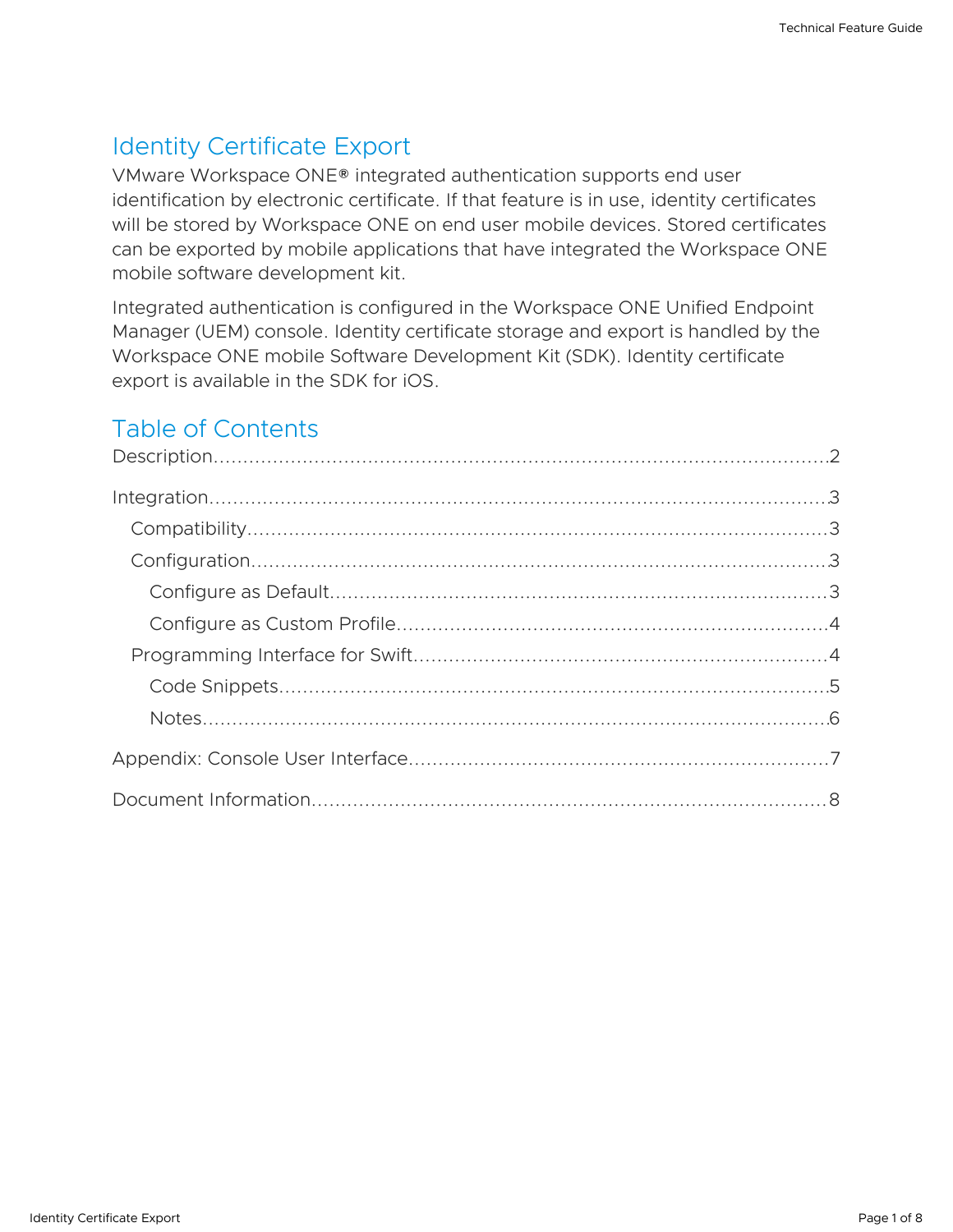### <span id="page-1-0"></span>**Description**

The integrated authentication feature of the Workspace ONE platform supports end user identification by electronic certificate. Integrated authentication is configured in the enterprise UEM and applies to its enrolled end users, according to organization group and SDK profile. Depending on the configuration that applies to a particular end user, one or more identity certificates could be stored on their mobile device.

In an application that has integrated the Workspace ONE mobile SDK, stored identity certificates will be used by the SDK to respond to applicable authentication challenges. The SDK also supports certificate export, in case there is a requirement for other uses of identity certificates.

The SDK will make use of a secure store on the device to protect certificates that it handles. It is intended that an application that exports stored certificates from the SDK immediately imports the certificates into a suitable secure store, such as the iOS keychain.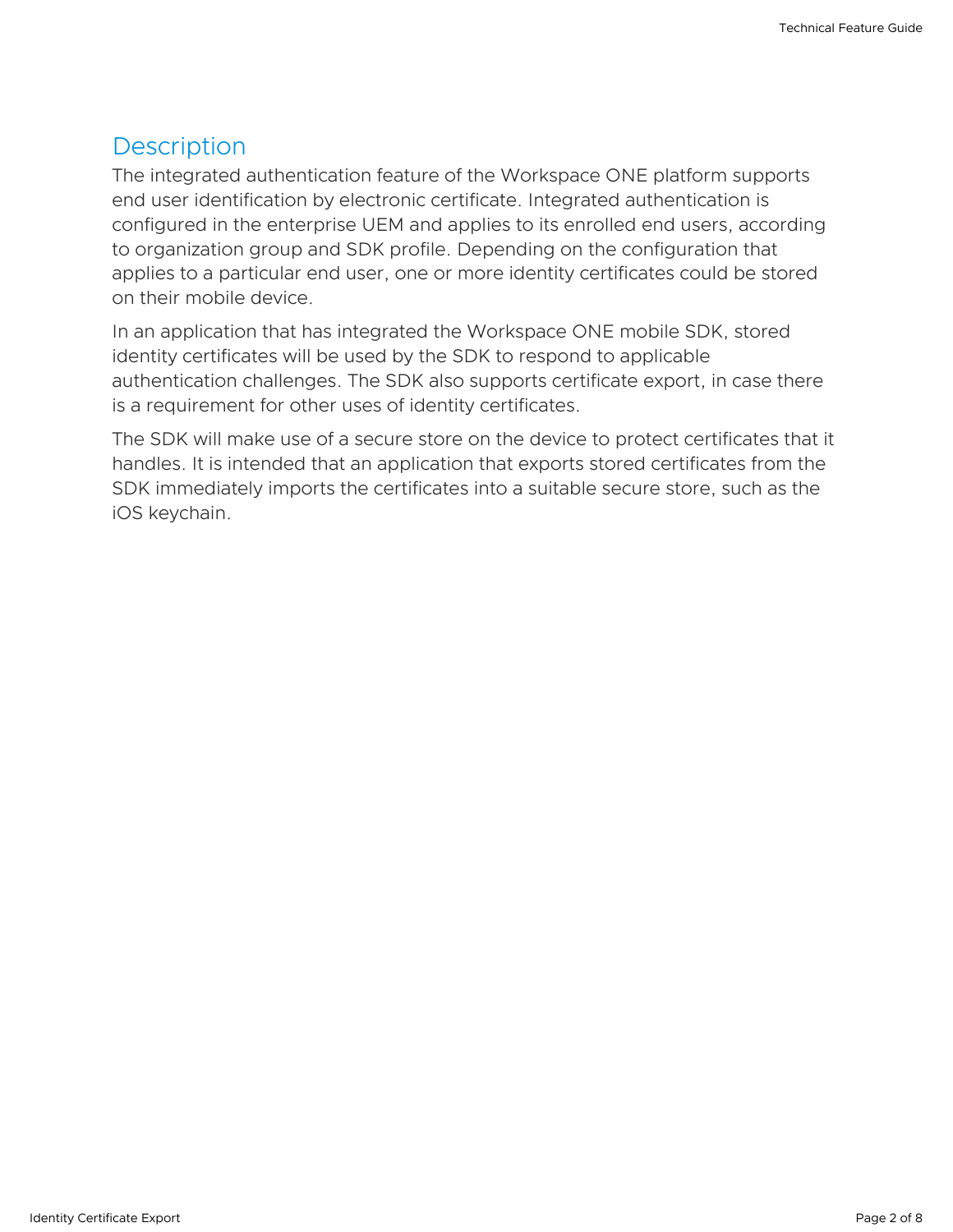### <span id="page-2-0"></span>Integration

To integrate identity certificate export into your application, follow the instructions below.

# <span id="page-2-1"></span>**Compatibility**

Before you begin integration, ensure you have access to compatible versions of software. The following table shows the version numbers of the Workspace ONE components in which this feature first became available.

| Software                         | Available |
|----------------------------------|-----------|
| Workspace ONE SDK for iOS        | 20.2      |
| Workspace ONE management console | $9.7*$    |

Version 9.7\* is the earliest supported UEM at time of writing. All current versions of UEM support integrated authentication and identity certificates.

## <span id="page-2-2"></span>Configuration

An integrated authentication configuration that will give exportable identity certificates can be set up in the Workspace ONE management console. The following instructions are intended for application developers or other users wishing to try out certificate export. Full documentation can be found in the online help.

You will need a suitable certification authority (CA) certificate. Typical formats are .pfx and .p12 files. You can find instructions online for creating a CA for selfsigning.

The configuration can be set up as the default for a UEM organization group, or as a custom SDK profile.

## <span id="page-2-3"></span>Configure as Default

To configure as the default:

1. Log in to the management console.

The dashboard will be displayed.

2. Select an organization group.

By default, the Global group is selected.

3. Navigate to: Groups & Settings, All Settings, Apps, Settings and Policies, Security Policies.

This opens the Security Policies configuration screen, on which a number of settings can be switched on and off, and configured.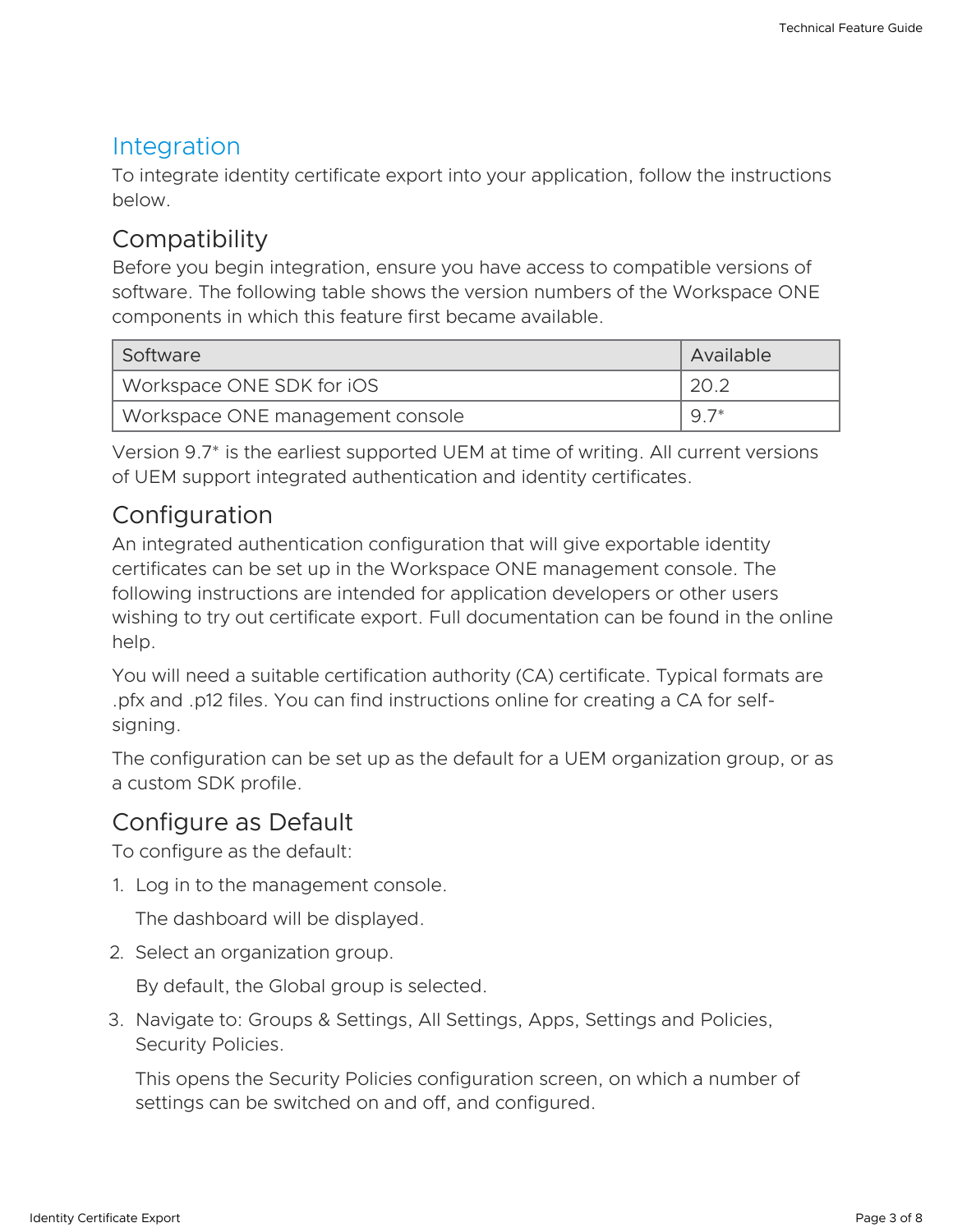- 4. For the Integrated Authentication setting, select Enabled. When Enabled is selected, further controls will be displayed.
- 5. Make the following selections:
	- Use Certificate: Enabled. -
	- Credential Source: Upload.

Select the option to Upload.

- 6. Upload your CA certificate.
- 7. Select Save to commit your changes to the configuration.

### <span id="page-3-0"></span>Configure as Custom Profile

To configure as a custom profile:

1. Log in to the management console.

The dashboard will be displayed.

2. Select an organization group.

By default, the Global group is selected.

3. Navigate to: Groups & Settings, All Settings, Apps, Settings and Policies, Profiles.

This opens the Profiles list.

- 4. Either add a new profile, or edit an existing profile, as follows.
	- To create a new profile, select Add Profile, then SDK Profile, then iOS Apple profile. Enter a name for your new profile.
	- To edit an existing profile, click its label in the list. It must be an iOS Apple profile.

In either case, a profile editing screen will be displayed.

- 5. Select Credentials and then Configure, then select to Upload.
- 6. Upload your CA certificate.
- 7. Select Save to commit your changes to the configuration.

See also the console user interface screen captures in the appendix to this document.

### <span id="page-3-1"></span>Programming Interface for Swift

The certificate export programming interface for Swift is asynchronous. The application code requests the export and specifies a callback. The SDK then invokes the callback with the exported certificates as a parameter.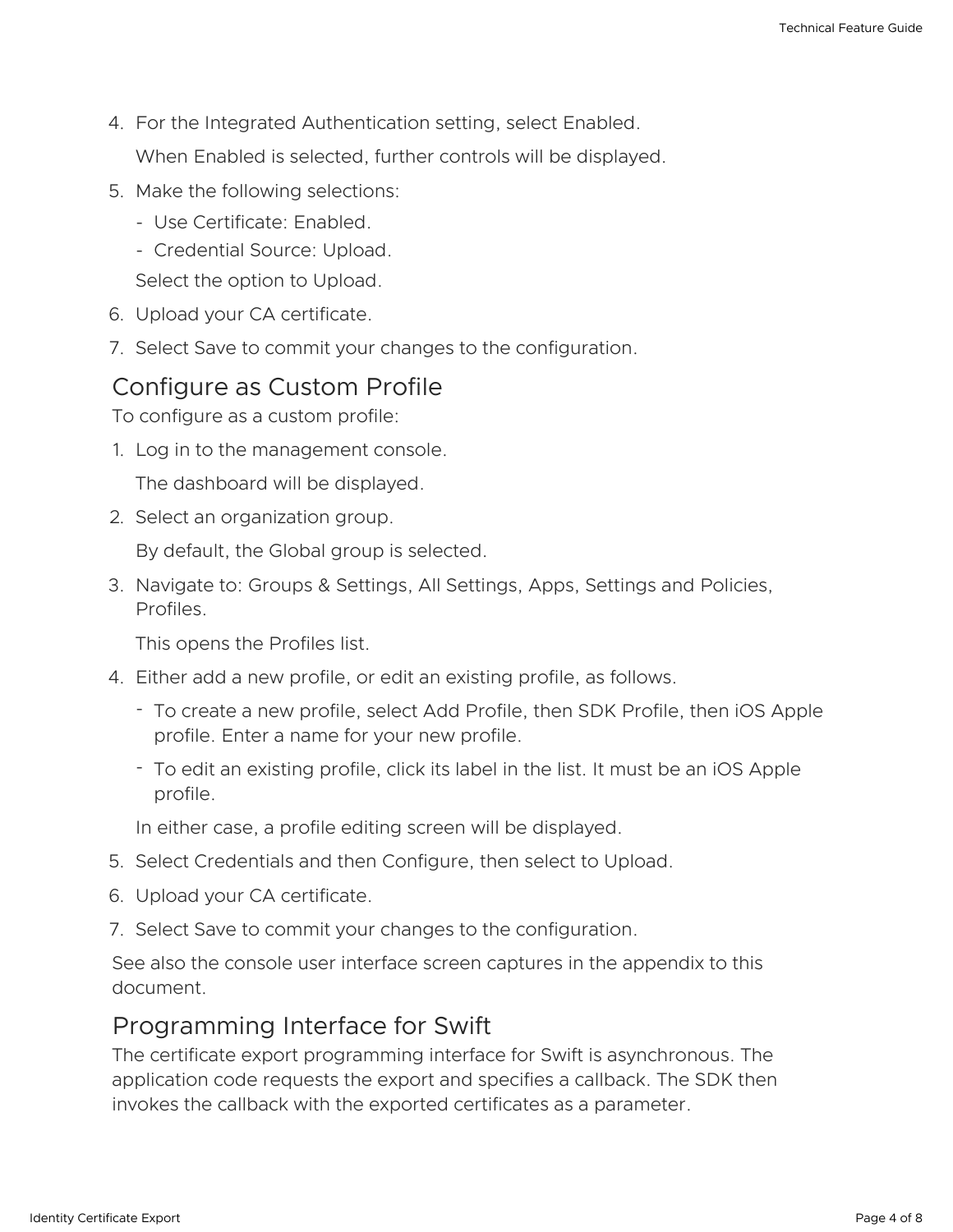### <span id="page-4-0"></span>Code Snippets

The following code snippet illustrates the request programming interface.

```
let controller = AWController.clientInstance()
controller.exportIdentityCertificates { (certificateMap, nsError) in
   if nsError == nil {
       for (key, certificates) in certificateMap! {
           handle(certificates:certificates, usedFor:key)
        }
   }
   else {
      // Handle the error, represented by an NSError.
   }
}
```
The request programming interface is in the AWController singleton object; call the exportIdentityCertificates method. Its parameter is a callback that receives a dictionary and an NSError, either of which can be nil. The dictionary is a mapping in which each key is a String and each value is an Array of exported certificates, see next snippet.

The following code snippet illustrates the exported certificate programming interface.

```
func handle(
   certificates: [PKCS12Certificate],
   usedFor usageKey: String
) {
// Code to determine onward processing goes here. Check usageKey against these values:
//
// - CertificateUsageKey.integratedAuthIdentity
       CertificateUsageKey.uncategorizedIdentity
//
// Following assumes that all certificates will be imported into a secure store.
    for certificate in certificates {
// Code to import one certificate into the secure store goes here, for example a call to the
// SecItemImport function.
//
// In each iteration, certificate has these properties:
//<br>// –
     certificate.data: Data
      Suitable for the SecItemImport importedData argument.
//
// - certificate.importExportPassphrase: String
// Suitable as a SecItemImportExportKeyParameters passphrase value, in the SecItemImport<br>// keyParams arqument.
     keyParams argument.
  }
}
```
Exported certificates are represented by instances of the Workspace ONE PKCS12Certificate class. Each instance has two properties, data holding the encrypted certificate, and importExportPassphrase holding the passphrase for the decryption.

See also the SecItemImport reference documentation, on the Apple developer website here: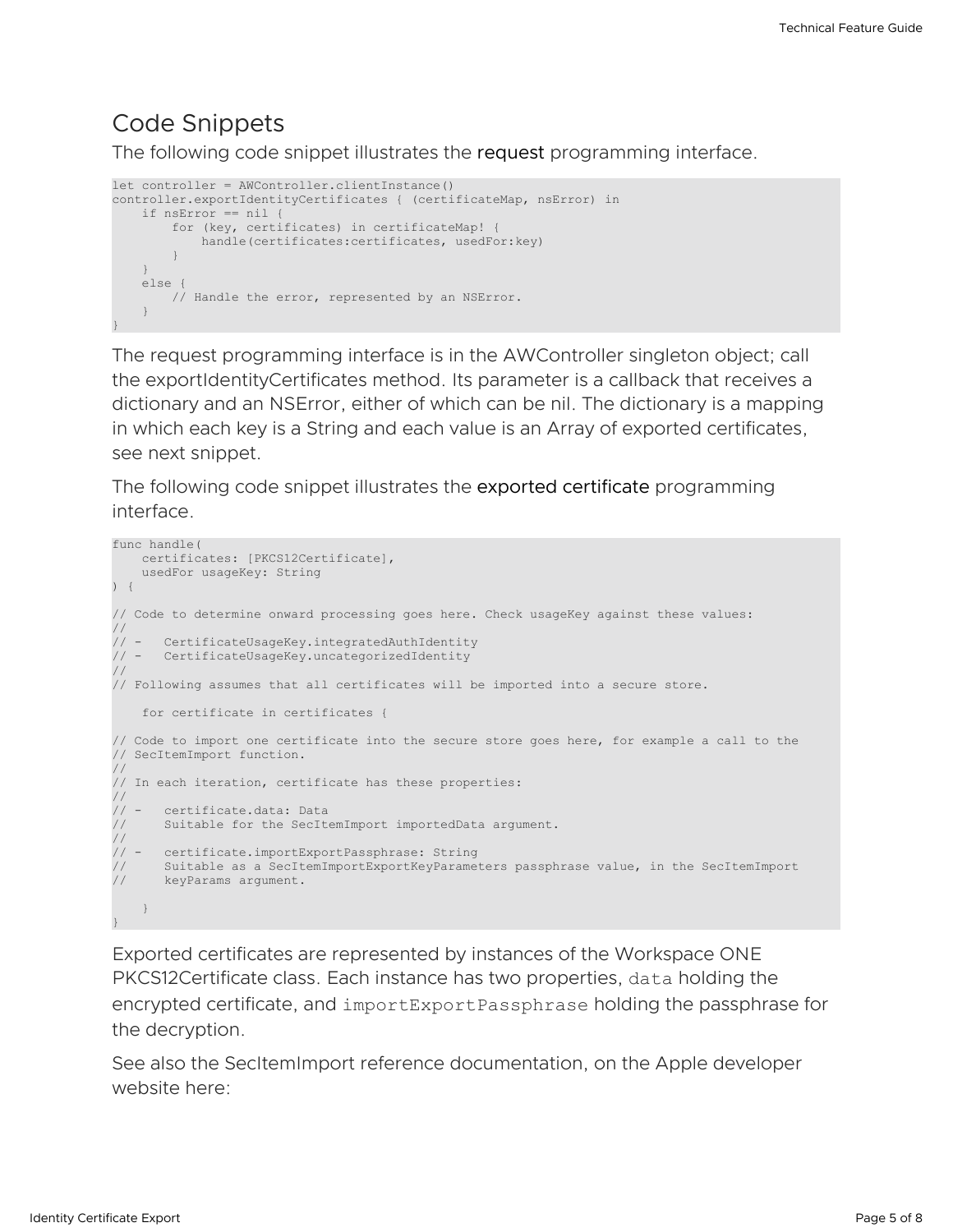### <https://developer.apple.com/documentation/security/1395728-secitemimport>

### <span id="page-5-0"></span>Notes

The following notes apply to the programming interface, above.

- The request callback won't be invoked on the main thread.
- The import-export passphrase values in the programming interface are transient.
- Either of the parameters passed to the request callback can be nil, and the map can be empty, as follows.
	- If the SDK somehow fails to export certificates, the map will be nil and the error won't be nil.
	- If identity certificates aren't available for the current end user, due to the enterprise settings and configuration, the error will be nil and the map will be empty.
	- Expired or otherwise invalid certificates won't be returned in the map. If no stored certificates are valid, then the map will be empty. The error won't be nil in either case.
- The UEM administrator can change the integrated authentication configuration at any time. If use of identity certificates is stopped, the next time export is requested, the returned map will be empty.
- The SDK will in general handle renewal of certificates. If the application code determines that a certificate will expire, a fresh export should be requested using the same programming interface as above. The same applies in the case that an exported certificate is rejected.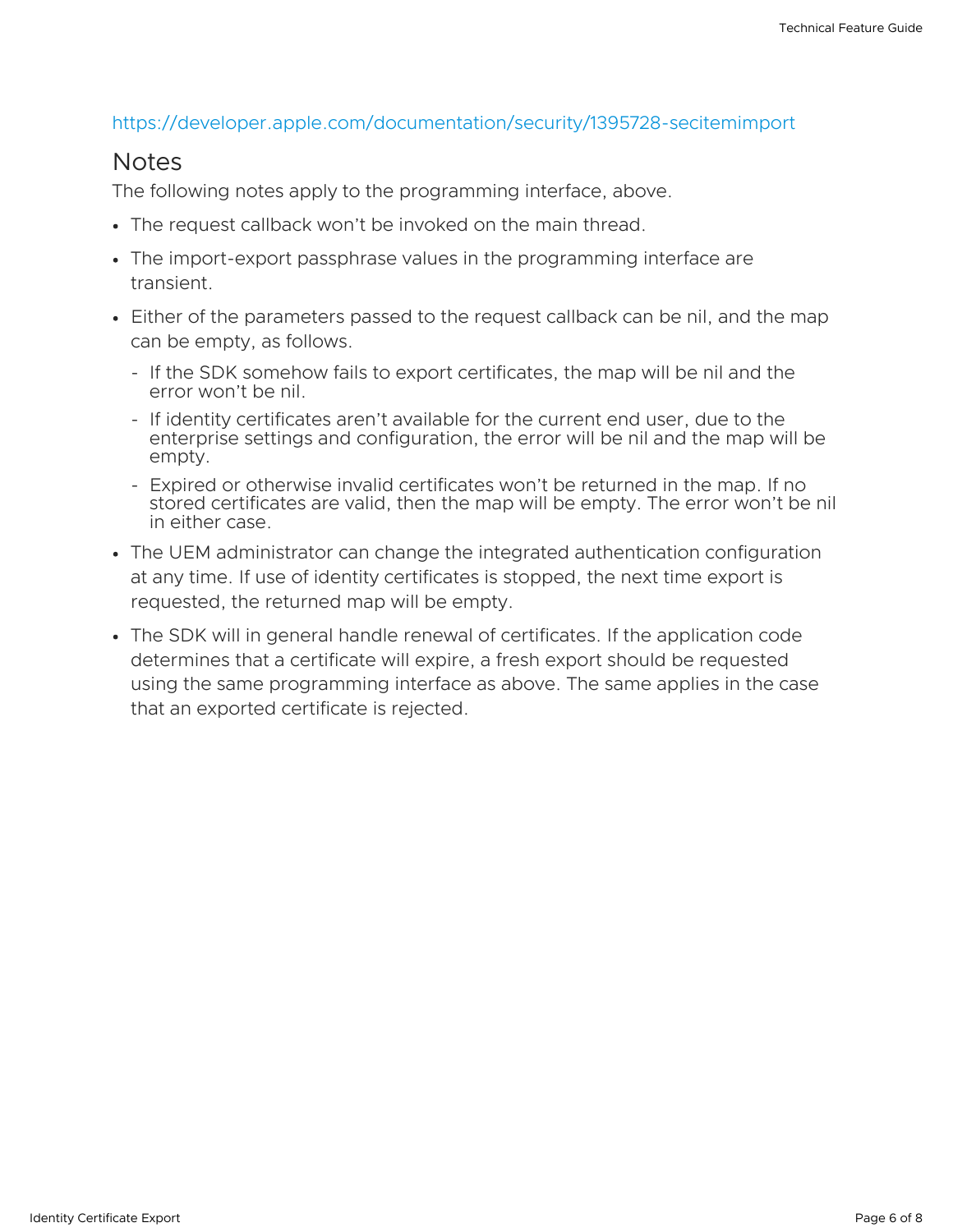# <span id="page-6-0"></span>Appendix: Console User Interface

The following screen captures shows this feature's configuration in the management console.

| Settings                                     | Global / V                    |                                                                                | $\times$ |
|----------------------------------------------|-------------------------------|--------------------------------------------------------------------------------|----------|
| > System                                     | Single Sign-On                | <b>ENABLED</b><br><b>DISABLED</b><br>(i)                                       |          |
| > Devices & Users<br>$~\times$ Apps          | Integrated<br>Authentication  | <b>ENABLED</b><br><b>DISABLED</b><br>⋒                                         |          |
| > App Scan<br>Workspace ONE Web              | Enable Kerberos               | <b>DISABLED</b><br><b>ENABLED</b>                                              |          |
| > Workspace ONE<br>Container<br>Inbox        | Use Enrollment<br>Credentials | <b>DISABLED</b><br><b>ENABLED</b>                                              |          |
| <b>Settings and Policies</b><br>v            | Use Certificate               | <b>ENABLED</b><br><b>DISABLED</b>                                              |          |
| <b>Security Policies</b><br>Settings         | Credential Source             | Upload                                                                         | v        |
| SDK App Compliance<br>Profiles               | Certificate                   | <b>UPLOAD</b>                                                                  |          |
| Microsoft Intune® App Protection<br>Policies | Allowed Sites *               |                                                                                |          |
| > Content                                    |                               | Separate URL prefixes with new lines or<br>commas. Use * as a wildcard for the |          |
| > Email<br>> Telecom                         |                               | domains. For example: *airwatch.com,<br>*airwatch.com*,  Show More             |          |
|                                              | Offling Accord                |                                                                                |          |

Screen capture 1: Console User Interface Default

| Find Payload           | Credentials       |             |  |
|------------------------|-------------------|-------------|--|
| General                |                   |             |  |
| Authentication         | Credential Source | Upload<br>v |  |
| Restrictions           | Credential Name * |             |  |
| Compliance             |                   |             |  |
| Offline Access         | Certificate       | UPLOAD      |  |
| Branding               |                   |             |  |
| Analytics              |                   |             |  |
| Logging                |                   |             |  |
| Geofencing             |                   |             |  |
| Proxy                  |                   |             |  |
| Network Access         |                   |             |  |
| <b>Custom Settings</b> |                   |             |  |
| Content Filtering      |                   |             |  |

Screen capture 2: Console User Interface Custom Profile